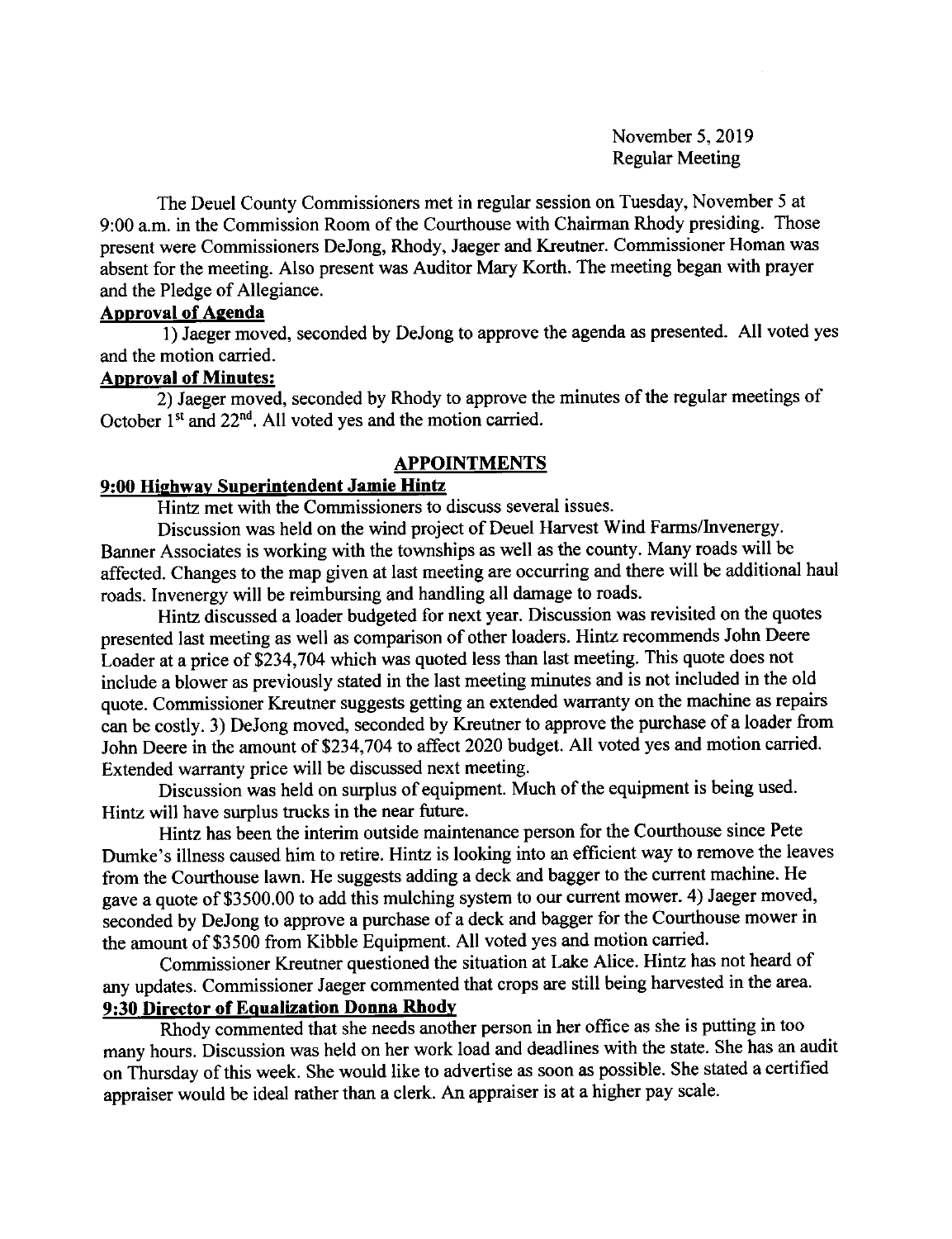5) Jaeger moved, seconded by Rhody to advertise for a Clerk/Appraiser in the Director of Equalization Office at a rate depending on experience and commission approval. All voted yes and motion carried.

### 9:45 Joan Sacrison of Deuel Area Development Inc. Report

Sacrison gave an overview of the activities of Deuel Area Development Inc. (DADI) for 2019. She discussed the spec house that has been built and things are going well. She presented economic development positions across the state which are mostly full time, it included a synopsis of what other directors responsibilities are and how they are compensated. She suggests Deuel County looks at where the County is going as far as economic development in the future. She has exhausted the grants and suggested an increase for the 2021 budget. She has been meeting with the cities in the county and is suggesting the Commissioners to look at additional funding especially when it comes to a Director. She reminded them this is a non-profit situation. She then gave further updates on development and meetings she has been attending.

# <sup>10100</sup>Liquor License Renewal Stateline Bar & Grill 2020

The 2020 liquor license renewal application of Stateline Bar and Grill was presented. 6) Jaeger moved, seconded by Kreutner to approve the on-sale liquor license renewal application for 2020 of State Line Bar & Grill lnc located in Cook's Point Addition in the NE4SE4 of 4-1 14- 47 including Sunday sales. All voted yes and the motion carried.

### 10:15 Sheila Monnier EM Director

Monnier met with Commissioners about several issues. Discussion was held on Cybersecurity and having good protection in place and proof of it for Homeland Security Grants. She has completed the analysis with Connecting Point and that analysis will be uploaded to receive our grants. The State will be also doing a Cybersecurity meeting with Monnier and the Auditor in December.

Discussion was held on a Conflict of Interest Policy. Recent legislation has required counties to have a Conflict of Interest Policy on record in order to receive state funds and grants. Many counties follow the State of SD Policy and some have adopted their own. Deuel County will be looking into an official conflict of interest policy. At present time Deuel County follows state law. Deuel County does have a policy in place from 1988. State's Attomey John Knight was present to discuss the conflict of interest policy. Deuel County has a Code of Conduct resolution #88-12 that will be submitted to the state office as this does comply with South Dakota state law for what the state requires as conflict of interest policy in order to receive federal grant funds. Knight will draft a more specific resolution as needed. The Commissioners agreed that it would be better to update this resolution and make it more inclusive. Knight will have it ready for review by the next meeting.

Site inspection for the County was October 23<sup>rd</sup> and County and Township Officials meeting with FEMA will be October 31<sup>st</sup> at 3pm. FEMA is over half way through the townships. Discussion was held about the Courthouse basement floor. Commissioner DeJong suggested painting the floor. Monnier said neighboring counties have looked at securing the walls in their basements and we should possibly look into that as well.

Monnier asked for a different office space rather than the Courthouse basement. She felt her foot traffic and the health situation isn't working for her department. Commissioner DeJong stated there just simply isn't any other space available. Commissioner Jaeger thought of looking into an air exchange or the air quality in the basement. They will continue to entertain any viable ideas.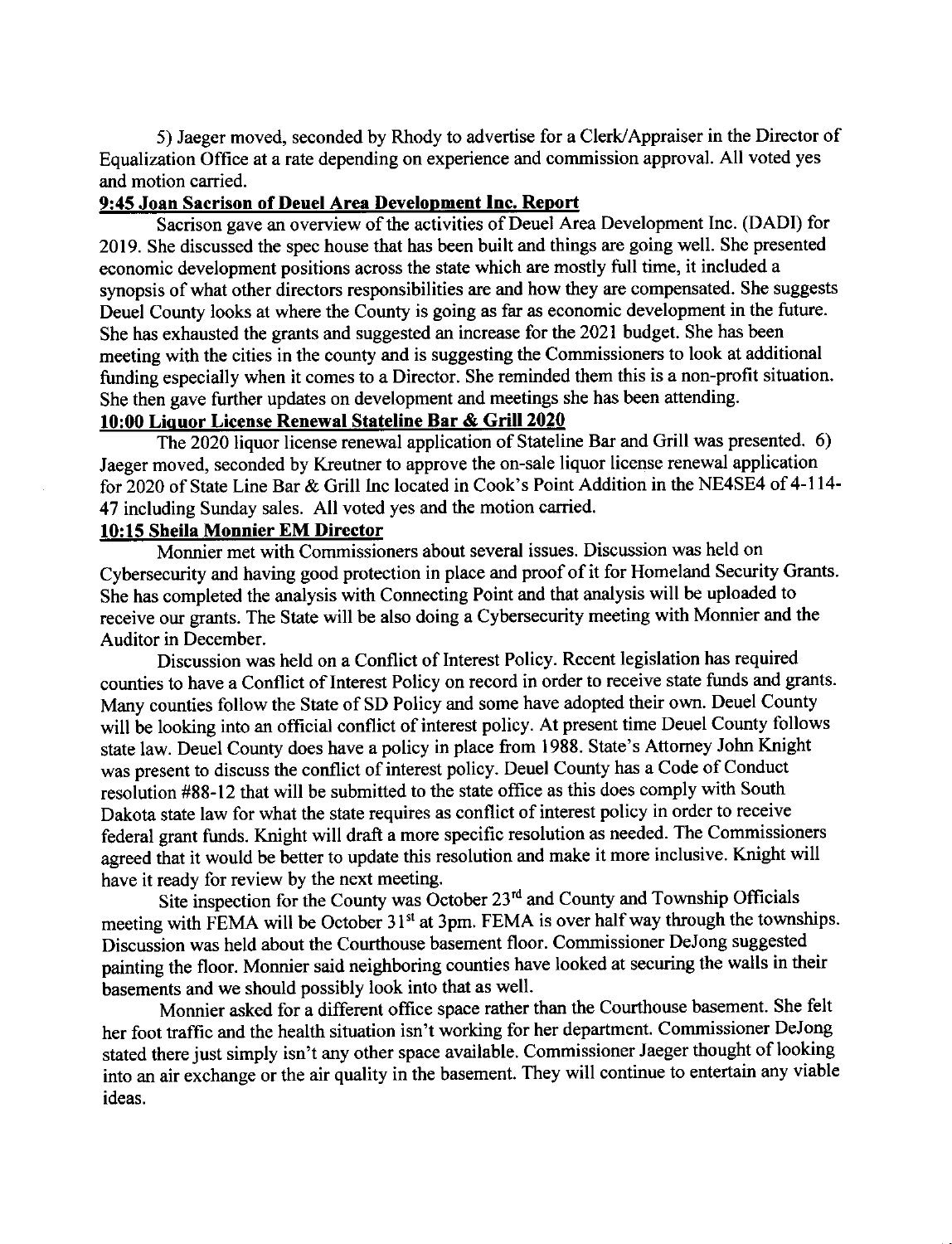Discussion was held on the problems with State radio communication and how the system went down for quite some time over the previous weekend. Monnier suggests they stay with the analog system for the fire departments' radios. She has been discussing with Sheriff Borg on getting the systems uniform and getting them all programmed to be the same. Borg said the cost of programming the analog systems would be around \$600.00. Borg mentioned that analog radios work very well for our county especially when the state system goes down. Training for the fire departments on use of the radios will need to happen in the futue. All fire departments would be programmed the same so everything is uniform and easier to use. Borg stated working towards a digital system is in the futwe and analog would be back up.

7) DeJong moved, seconded by Kreutner to have Monnier and Borg begin the process for what needs to happen to program all radios as analog for fire departrnents making them uniform and move to digital in the future. Programming will be at a cost of \$600.00. All voted yes and motion carried.

### 10:30 Drainaqe Board/Steve Carlson/K&K Farms Inc.

8) Kreutner moved, seconded by DeJong to adjoum as County Commission and reconvene as Drainage Board. All voted yes and motion carried.

Steve Carlson/K&K Farms Inc. requested a permit to drain on the NEI/4 30-1 15-50. Proposed length of the drain is 5000 feet using 4-6" tile. Area affected for drainage will be 30 acres. Adjoining landowners had signed Permission To Drain. 9) Kreutner moved, seconded by Jaeger to approve and issue Drainage Permit #Dl9-31 to Steve Carlson/K&K Farms Inc. to drain on above described property. All voted yes and motion carried.

Theisen made the Board aware that there are some mistakes on the Zoning map and she is working with First District to get a new map drafted. Theisen will be working on this in the future to update ordinances and the map.

l0) Jaeger moved, seconded by DeJong to adjoum as Drainage Board and reconvene as County Commission. All voted yes and motion carried.

#### 11:00 Sheriff Corv Bore

Borg has been interviewing for a new deputy for the Departrnent and made his recommendations. 11) Jaeger moved, seconded by Kreutner to hire Derek Hoefert as deputy for the Deuel County Sheriff's Department at a rate of \$17.00 per hour and he will need to get certified. He will start as soon as notified. All voted yes and motion carried.

Borg said there was an NCIC audit being performed in his offrce today having to do with criminal backgrounds. He reported on the Safety Benefits meeting held last week as well. The Windows 10 upgrade for his office and vehicle computers was discussed and should happen prior to December 31<sup>st</sup> to comply with the Watertown 911 systems.

# 11:30 State's Attorney John Knight

Knight met with the Commissioners to discuss several issues. Knight will be preparing some information for a bond requirement from Deuel Harvest Wind on their road haul agreement. The Crowned Ridge II project is still going forward at the PUC level.

Discussion was held on the Lake Alice situation. Knight was able to get landowners to sign off on the permission to use the land. After crops are harvested, the process can begin.

Discussion was held on the public access on Lake Cochrane and an easement and how those problems are being addressed.

### Public Comments

There were no public comments at this meeting.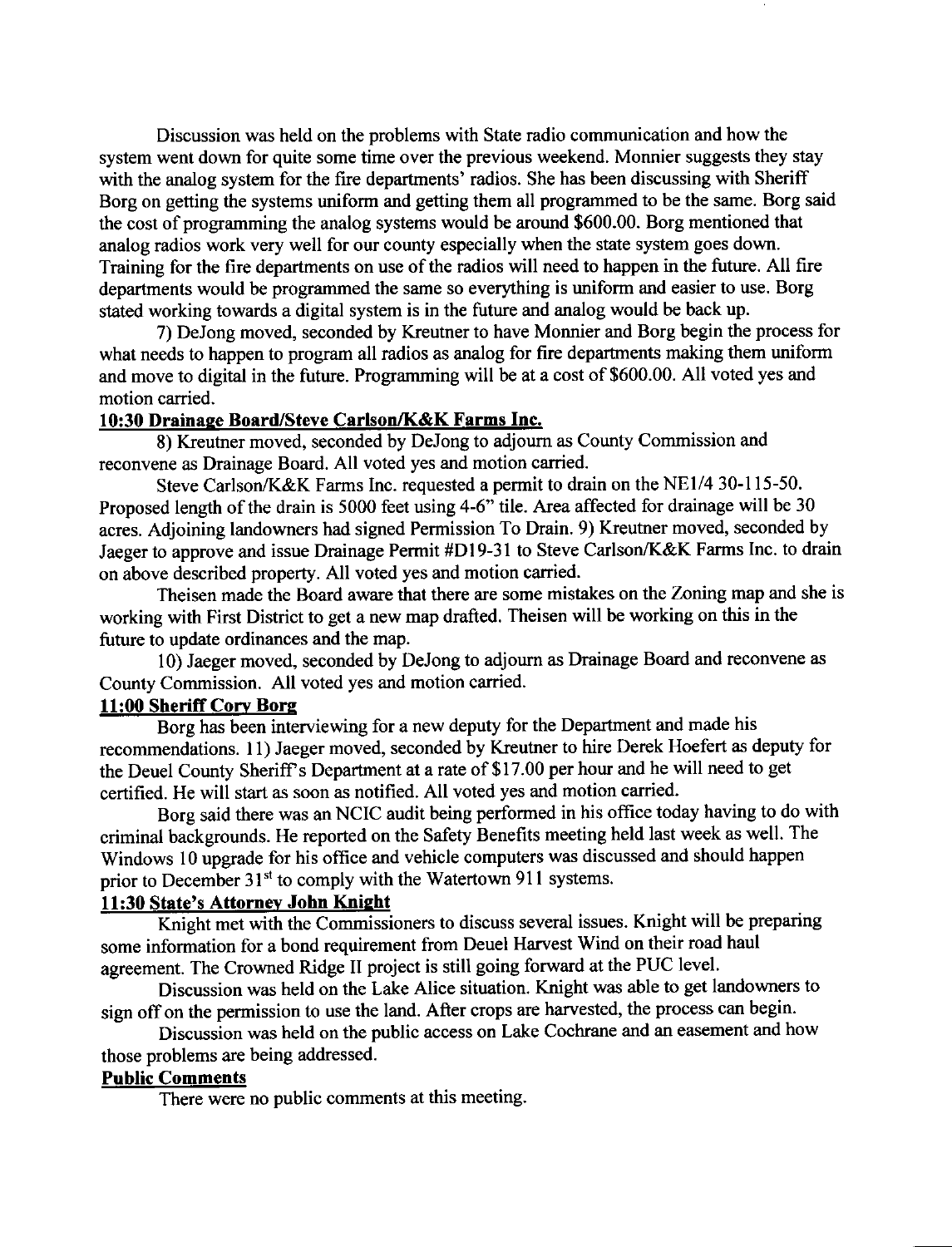### UNFINISHED BUSINESS

### West Hwy 22 4-H Building

Discussion was held on keys and getting a key pad for the County Building on West Hwy 22 fot the use of Shooting Sports and others who may have access to the building. The Commissioners will be looking at the forklift that was left behind to see if it works and is usable. Discussion was also held on the costs involved for use of the building as well as upkeep on the building and building inventory.

### **Clear Lake City Library**

Discussion was held on the 2020 budget request for the Clear Lake City Library. They will look at what support the City of Clear Lake gives the library as well.

### NEW BUSINESS

### Approve Cash Balance Sheet

12) Kreutner moved, seconded by Rhody to approve the cash balance sheet for the month of October. Roll call vote, all voted yes. Motion carried.

# DEUEL COUNTY AUDITOR'S ACCOUNT WITH TREASURER

| <b>END OF MONTH CASH</b><br><b>BALANCE</b>         |              | <b>OCT-2019</b>        |
|----------------------------------------------------|--------------|------------------------|
| <b>CASH TOTAL</b>                                  | $\mathbf{s}$ | 3,891.79               |
| <b>CHECKS TOTAL</b>                                |              | \$241,218.20           |
| <b>CASH ITEM</b>                                   | $\mathbf S$  | $\bf{0}$               |
| <b>CASH CHANGE SHERIFF</b>                         | \$           | 50.00                  |
| TOTAL CASH ASSETS ON<br><b>HAND</b>                |              | \$245,159.99           |
| <b>CHECKING ACCOUNT</b><br><b>BALANCE</b>          |              | \$657,032.65           |
| MM DNB NATIONAL BANK                               | S            | 4,062.02               |
| PREMIUM MM FIRST BANK & TRUST OF<br><b>TORONTO</b> |              | \$6,783,461.24         |
| <b>CREDIT CARDS</b><br>DNB<br>\$250,000<br>CD'S    | S.<br>\$     | 1,987.20<br>250,000.00 |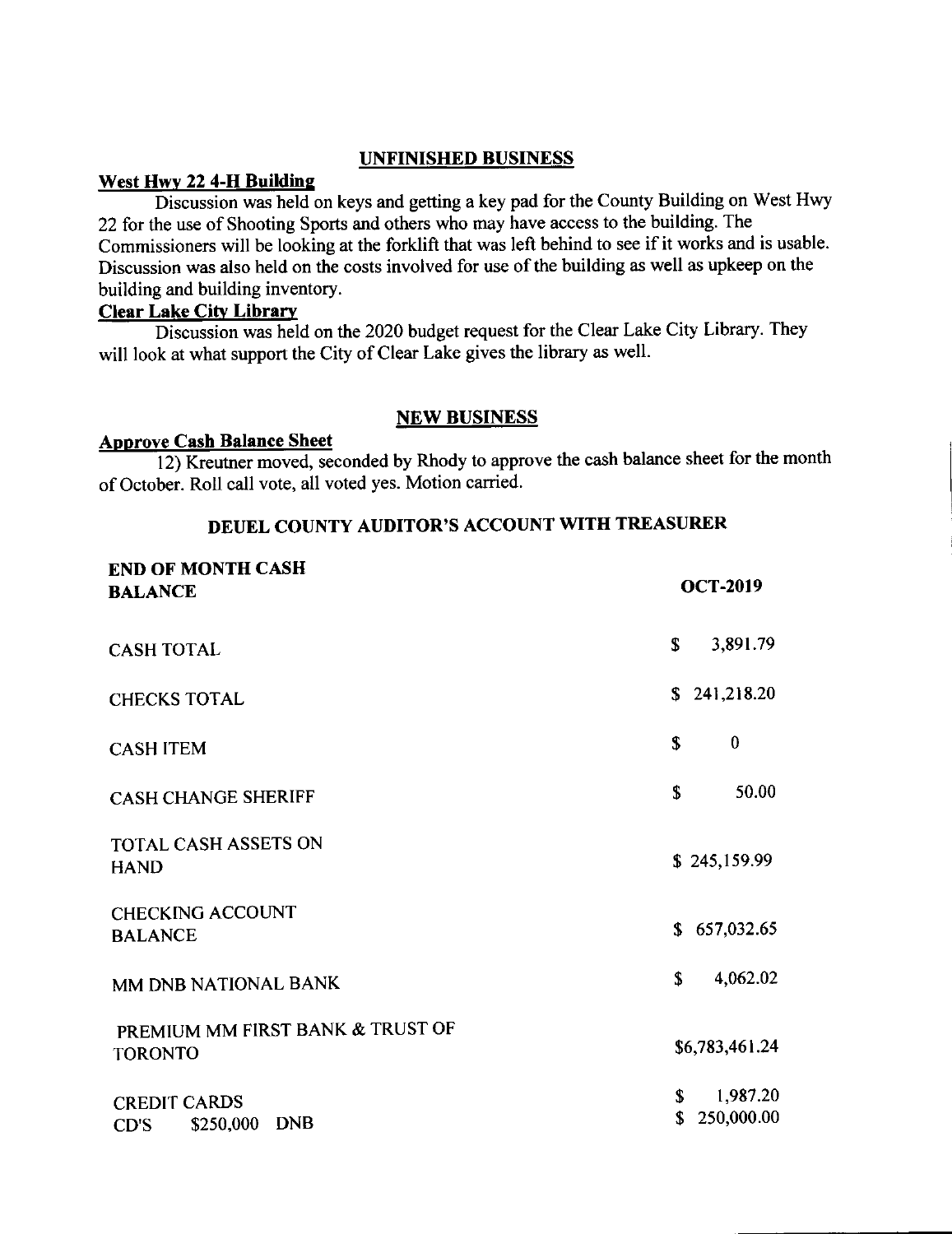| \$0                         | <b>TRUST</b>                     |        |              |                  |
|-----------------------------|----------------------------------|--------|--------------|------------------|
| REVOLVING                   |                                  |        |              |                  |
| LOAN                        |                                  |        |              | 117,482.72<br>S. |
| GRAND TOTAL CASH            |                                  |        |              |                  |
| ASSETS                      |                                  |        |              | \$8,059,185.82   |
|                             | <b>GL CASH BALANCE BY FUNDS:</b> |        |              |                  |
| <b>GENERAL</b>              |                                  |        |              | \$3,103,569.84   |
|                             | <b>SP REVENUE FUNDS</b>          |        |              | \$2,802,800.88   |
| <b>TRUST &amp; AGENCY</b>   |                                  |        |              |                  |
| <b>FUNDS</b>                |                                  |        |              | \$2,152,815.10   |
| townships                   | \$143,428.61                     | cities | \$171,498.44 |                  |
| schools                     | \$1,680,116.68 rural fire        |        | \$28,185.15  |                  |
| <b>TOTAL GENERAL LEDGER</b> |                                  |        |              | \$8,059,185.82   |
| С∧€Н                        |                                  |        |              |                  |

FIRST BANK &

**CASH** 

### APPROVAL OF WARRANTS:

13) Jaeger moved, seconded by Kreutner to approve all warrants as presented and those paid early to avoid service charge. All voted yes and the motion carried A&B Business solutions 153.01 Supplies, A-ox welding supply company [n46.25 Rental, Al's Tool Distributing 390.00 Supplies, At&T Mobility 382.12 cell Phone, Ballistic Defense 550.00 Firearm Training, Banner Associates Inc 2735.30 Pro Service, Brookings Deuel Rural Water 38.30 Utilities, Bjerke Sanitation 193.00 Utilities, Bratland Law 2679.00 Caa Fees, Brownlee Construction Inc 1638.00 Supplies, Clear Lake Building Center 433.85 Supplies/Repair, City Of Clear Lake 218.45 Utilities, Clear Lake Courier 598.47 Publishing/Supplies, Clubhouse Hotel & Suites-Pierr 136.00 Conference&Travel, codington county Ruditor s570.00 Prisoner care&Supplies, custom cage 875.00 Major Equipment, Dakotabilities 360.00 Pro Services, Deuel County Farmers Union Oil 1024.51 Repair/supplies, Deuel county Motor Supply lnc 252.83 Repair/Supplies, Delzer Law Office 2210.50 Caa Fees, Deuel Area Development Inc 3750.00 4th Qrt Support, Diamond Mowers Inc 523.84 Repairs, Dust-Tex Service Inc 217.70 Mat Rental, Equipment Blades Inc 6088.00 Repair, First Bank & Trust 1230.72 Pro Service/Supplies/Repair, Fritz Chevrolet Inc 166.51 Repair, Dawn Fritz 11.76 Travel, Gunderson & Evenson, Llp 75.60 conference&Travel, Hillyard/Sioux Falls 334.1 I Supplies, Holy Name Boy Scouts Troop 20g 537.50 Supplies, Human Service Agency 2700.00 4th Qtr Support, Inter-Lakes comm Action Inc 1612.67 Support, Innovative office Solutions 280.00 checks, Itc 1974.71